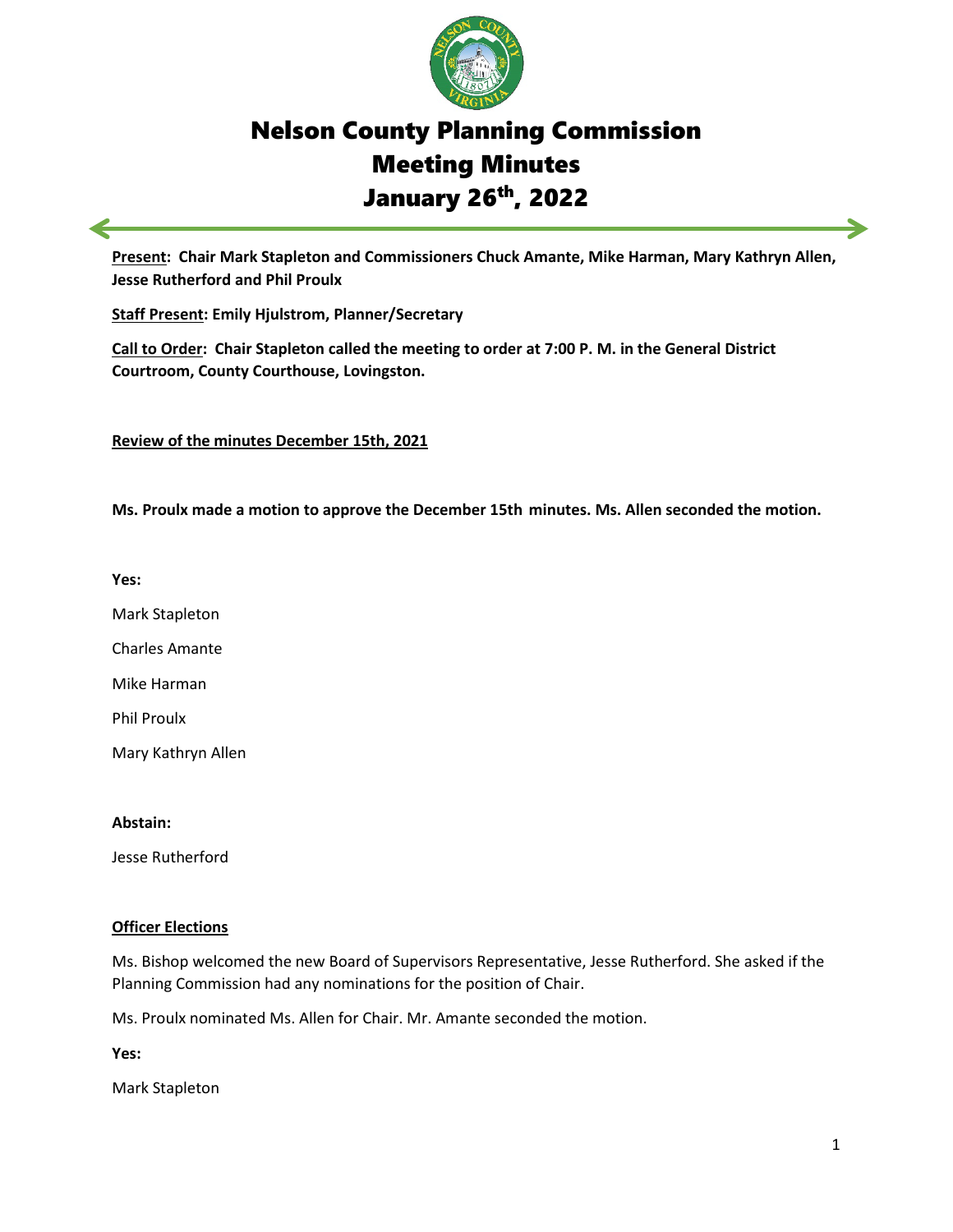Charles Amante

Mike Harman

Phil Proulx

Jesse Rutherford

#### **Abstain:**

Mary Kathryn Allen

Mr. Amante nominated Ms. Proulx for Vice Chair. Ms. Allen seconded the motion.

**Yes:**

Mark Stapleton

Charles Amante

Mike Harman

Phil Proulx

Mary Kathryn Allen

Jesse Rutherford

Ms. Bishop nominated Ms. Hjulstrom to be Secretary. Ms. Allen seconded the motion.

**Yes:**

Mark Stapleton

Charles Amante

Mike Harman

Phil Proulx

Mary Kathryn Allen

Jesse Rutherford

Ms. Bishop explained Mr. Rutherford is the new Board of Supervisors Representative.

## **2021 Annual Report**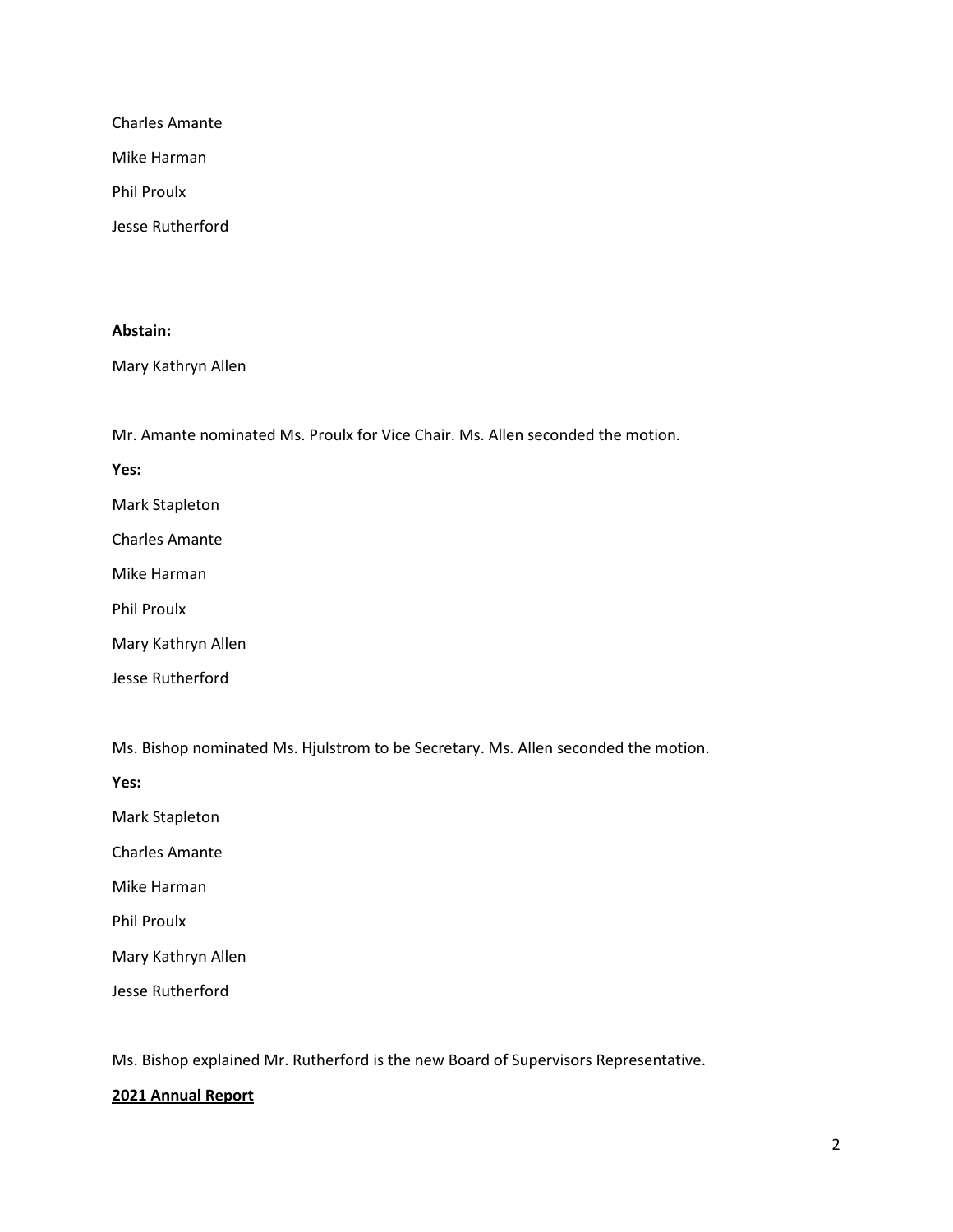Ms. Hjulstrom presented the following information:

Ms. Hjulstrom explained that the first page was administrative approvals. She added that plats and new structures were their most common and that the amount of violations had gone from around 10 in the last few years to 29 last year. She noted that in 2020 they had 1 rezoning and 6 special use permits and that in 2021 they had 10 rezonings and 12 special use permits. Chair Allen asked what was included in the "other" category. Ms. Hjulstrom explained that it included smaller categories like solar panels, tower amendments, and signs. She then explained that the next page detailed what had come to the Planning Commission in 2021. Mr. Harman asked if the Board of Supervisors had agreed with their recommendation for all the items. Ms. Hjulstrom noted that the only instance of a difference in vote was for Special Use Permit #253 that the Planning Commission recommended for approval and that the Board deferred their vote; the applicant withdrew their application before it went back to the Board. Ms. Bishop noted that Special Use Permit #326 was a tie vote from the Planning Commission and approved by the Board.

## **Public Hearings**

## **Special Use Permit #516 - Campground**

## *Ms. Bishop presented the following information:*

Ms. Proulx asked if they would be limited to six sites if no additional conditions were added. Ms. Bishop explained that if it isn't added as a condition to the special use permit then they could potentially get their site plan amended administratively without going to the Planning Commission.

# *Chair Allen reviewed the following public hearing guidelines:*

Michael Patterson is the applicant, he lives at 9502 Pine Shadow Dr in Richmond. He explained that he and his wife have been coming to Nelson County for the past 15 years to enjoy the hiking, wineries and breweries. He explained that they haven't been able to find lodging accommodations within the county and usually need to go to Charlottesville or drive back to Richmond. He noted that they want visitors coming to Nelson County to spend the night and come back. They want the site to attract visitors on its own merit that would bring people to the County. He explained that the views on the property are beautiful and that the units will be unique. He added that they would have the opportunity to model sustainable and eco-friendly accommodations by using a smaller footprint and lower energy consumption than a hotel or houses.

## *Chair Allen opened the public hearing at 7:12 PM.*

Nancy Edwards lives at 241 Truslows Ln. She explained that she faces the property. She asked if they would be tiny homes or travel trailers and if the campground would be limited to the six sites proposed.

Katherine Kristianson lives at 221 Truslows Ln and is directly across from the property. She also asked if they would be tiny homes or travel trailers and how many sites they would be limited to. She added that she is concerned about fire and that there was a brush fire there a couple years ago, and that there are no fire hydrants nearby. She added that she is also concerned about traffic and explained that the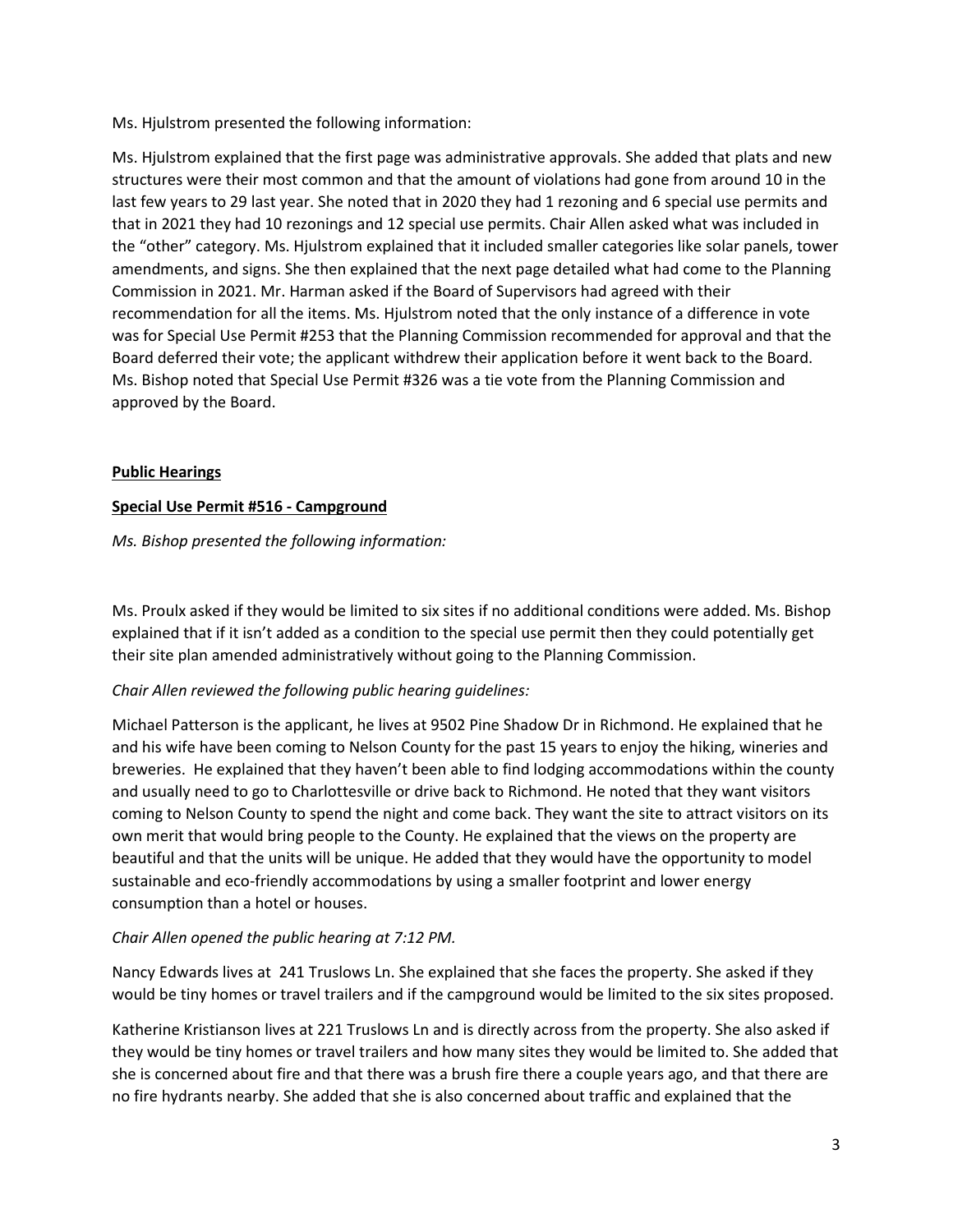infrastructure is not able to support what is currently there, and that people lose their lives on Route 151. She added that she does not want this to be like Old Trail in Crozet because it is an eyesore.

Marion Beck lives at 355 Bottom Ln. She noted that she and some of her neighbors are concerned about the noise. She explained that she is fine with six sites as long as there are not music events or things like that. She added that she is worried about taking a beautiful piece of Nelson County and changing it.

Nancy Edwards came back to the stand and asked if the tiny homes were really considered travel trailers. Ms. Allen confirmed that they are.

*Chair Allen closed the public hearing at 7:17 PM.* 

Mr. Rutherford asked if these would be travel trailers as opposed to permanent dwellings. Mr. Patterson noted that they will be non-permament structures. Mr. Rutherford asked if the units would have to move every 30 days or if it was that the people staying in them were limited to a 30-day stay. Ms. Bishop explained that the unit wouldn't have to move but that the stays will be limited to 30 days.

Mr. Amante asked about the septic facilities that will serve the campground. Mr. Patterson explained that there would be three septic tanks (serving two sites each) and they would feed into one drain field. He added that they have not put the exact locations of the septic tanks on the site plan yet.

Chair Allen asked about the spacing between each spot. Mr. Patterson explained that it would be about 100 feet, they want the spots to have their own privacy but be close enough for groups to be able to be near each other. Chair Allen asked if they would have any fires outside. He explained that they would have a small solo stove at each site. Chair Allen asked about music and noise questions from the public hearing. He explained that quiet hour would be 10 PM. He added that his business partner lives in Lovingston and will be able to be present on the property more and more. She asked if they expected to rent the spots out year-round. He explained that they would be open year-round.

Ms. Proulx asked what building permits would be required. Mr. Patterson explained that they are regulated as RVs and can not be taller than 13.5' or wider than 8.5'. Mr. Stapleton asked if they planned to have any other structures on the site. He explained that there is currently a barn on the property but that they do not plan to add any structures. Mr. Stapleton noted that the neighbors shouldn't have to be the ones monitoring and reporting on the property. Mr. Patterson noted that the closest site will be 75' from the center of the road and that the closest someone could be to them is 150'. He added that they would also add privacy trees. Mr. Stapleton asked if they had any intention to have events. Mr. Patterson explained that they do not. Ms. Proulx asked what events they are able to have on the property by-right. Ms. Hjulstrom explained that Category 1 and 2 Temporary Events are permitted byright. Category 1 and 2 Temporary Events will still need to be applied for individually to be reviewed by VDOT, VDH, EMS, VSP, the Sheriff's Department, and Planning and Zoning. Any event over 10,000 people will be Category 3 and require a Special Use Permit. She added that Category 1 and 2 Temporary Events are currently allowed by-right on all A-1 property.

Ms. Bishop explained that Virginia Building Code recently adopted a section for tiny homes but that it pertains to tiny homes that will be regulated by building code as a dwelling. She explained that any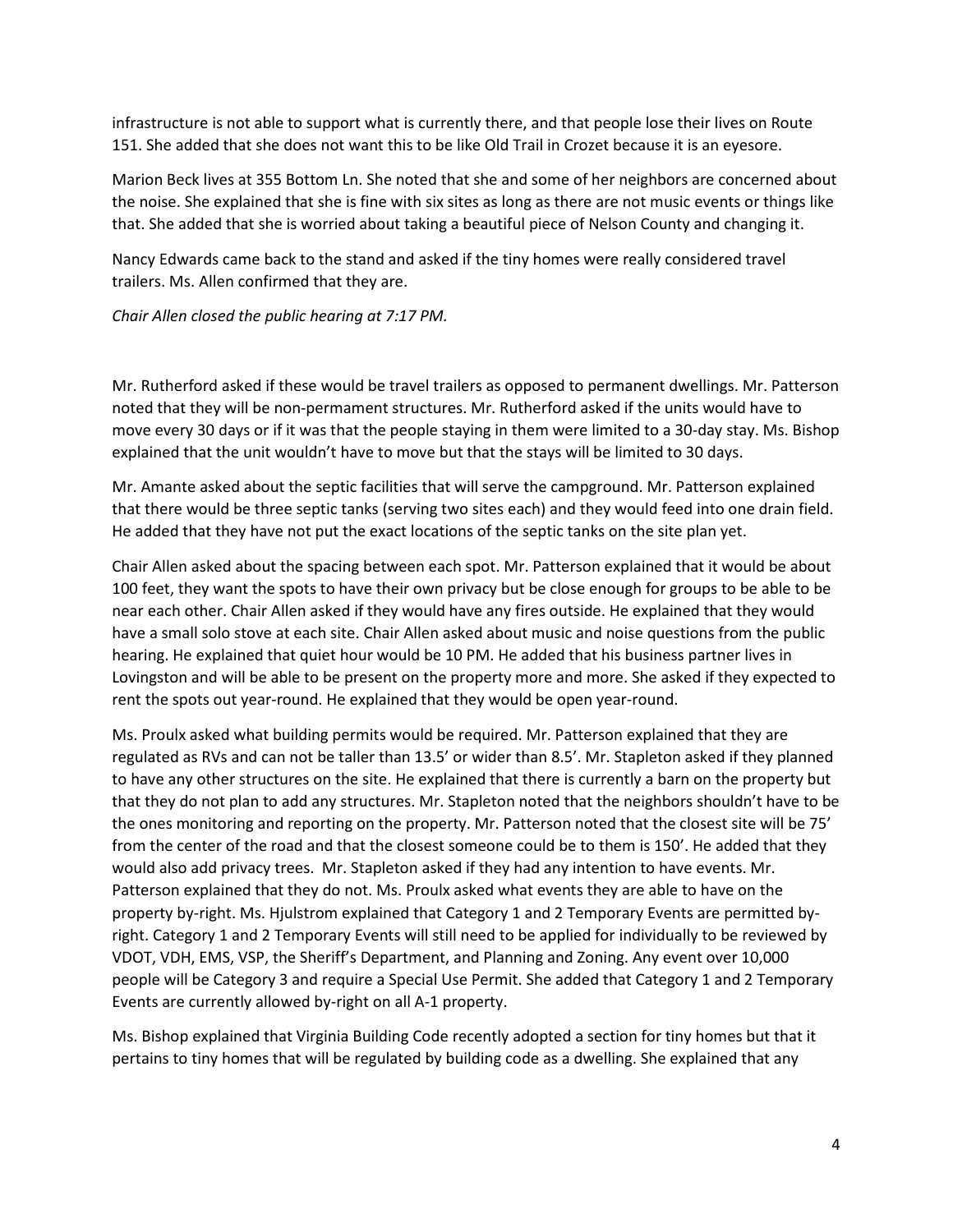dwellings have to meet Virginia Building Code or meet HUD standards. She explained that otherwise, it is an RV regulated by the DMV.

Ms. Allen asked how close the closest home was. Ms. Hjulstrom showed the map of the surrounding area and noted that the closest dwelling was 221 Truslow's Ln and that it is about 100' from the road between the two properties.

Ms. Allen asked how far it was from Route 151. Ms. Hjulstrom noted that is less than a mile as the crow flies.

Mr. Rutherford noted that there is always a serious concern when it comes to noise and the size of events. He added that he did think it was appropriate to limit it to six sites and if they wanted to come back in the future they could ask for more. Mr. Amante noted that he hesitated to limit events because it would run with the property. Ms. Bishop explained that they could not limit by-right events with a condition on the special use permit.

**Mr. Harman made a motion to recommend approval of SUP #516 for a campground contingent on VDOT, utility, and E&S approvals, and limiting the number of sites to six. Mr. Amante seconded the motion.**

**Yes:**

Mark Stapleton

Charles Amante

Mike Harman

Jesse Rutherford

**No:**

Phil Proulx

Mary Kathryn Allen

#### **Special Use Permit #517 - Antique, Craft, or Gift Shop**

*Ms. Bishop presented the following information:*

Ms. Bishop noted that the applicants were unfortunately unable to make it that night and had a presentation prepared for the Planning Commission.

Chair Allen opened the public hearing at 7:41 PM.

Chair Allen closed the public hearing at 7:42 PM.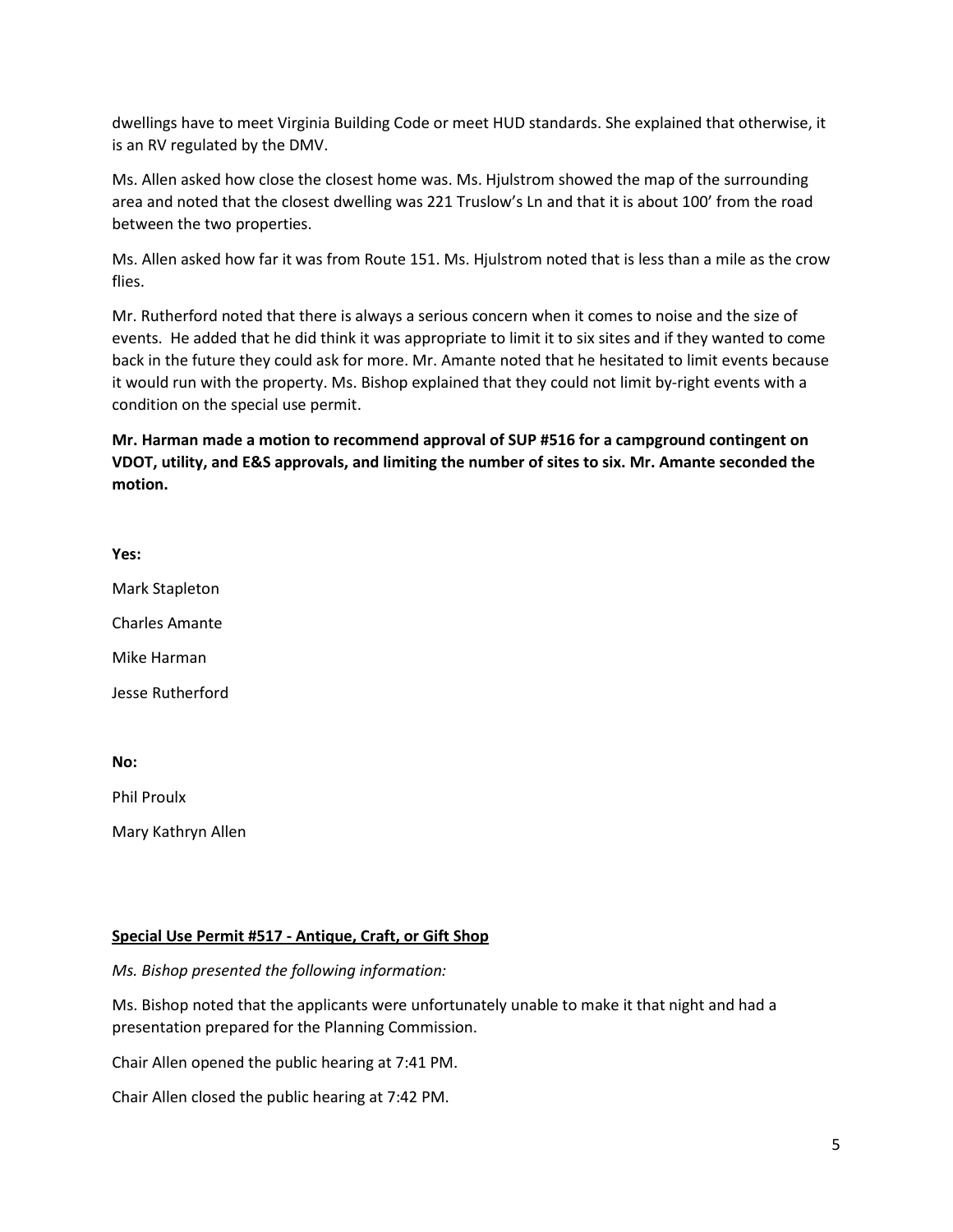Ms. Proulx asked if the applicants would be able to be at the next meeting and noted that she would like to hear from them directly. Ms. Bishop noted that the applicants were completely fine with that.

# **Ms. Proulx made a motion to defer SUP #517 for an antique, craft, or gift shop to the February 23rd meeting. Chair Allen seconded the motion.**

**Yes:** Mark Stapleton Charles Amante Mike Harman Phil Proulx Mary Kathryn Allen Jesse Rutherford

#### **Other Business:**

#### **Skylark Subdivision**

Ms. Bishop explained that the Planning Commission has approved this subdivision a few times. She added that the Subdivision Ordinance permits an administrative 6-month extension once. She noted that staff granted that extension and that it expired in November. She explained that the applicants were held up in reviews from DEQ and VDOT. She added that they have been working with VOF on some conservation easements on the property as well. She explained that they are looking to renew their approval to continue the project. She added that they had to do a road conveyance to the County and that it took some time. She noted that that has already gone to the Board of Supervisors and that they accepted the conveyance. She explained that at this point everything is ready to be recorded and that all other approvals have been issued.

Mr. Amante noted that this was one of the first things that showed up when he started on the Planning Commission. He explained that he would hate them to do anything up there. He explained that putting the houses up there will tear up the ridgeline. Ms. Proulx noted that this is a by-right subdivision and that the Planning Commission's role is to make sure it meets subdivision requirements.

# **Mr. Harman made a motion to approve Skylark Subdivision dated August 25th, 2020. Chair Allen seconded the motion.**

**Yes:**

Mark Stapleton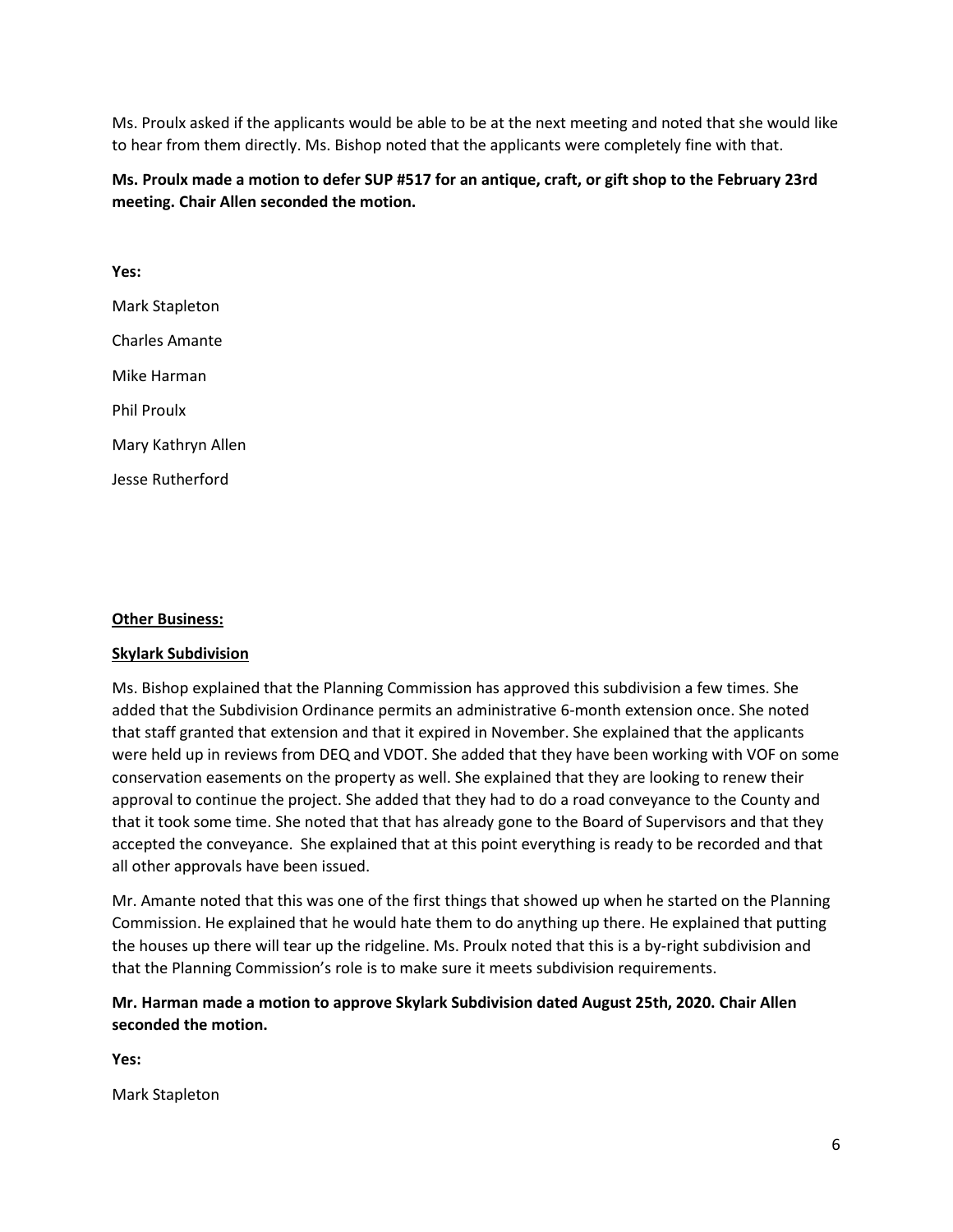| Charles Amante     |
|--------------------|
| Mike Harman        |
| <b>Phil Proulx</b> |
| Jesse Rutherford   |
| Mary Kathryn Allen |

#### **Board of Supervisors Report:**

Mr. Rutherford noted that he was excited to be joining the Planning Commission. He noted that beginning the Comprehensive Plan update is exciting and that he is optimistic about the future of Nelson County. He added that struggles include deciding where to guide growth and maintaining the child pupil population. He added that he is always available for public outreach.

Chair Allen noted that people come to the county to buy land and put things here but that they don't live here themselves. She asked why people want to visit but don't live here.

Ms. Proulx asked how many people want to live here and asked if she really wants people living closer together. Ms. Allen noted that their schools and youth sports are suffering due to not having the tax revenue to provide what they need. She added that they could also raise tax revenue to support it.

Mr. Rutherford noted that there are numerous subdivisions in Nelson County with vacant lots. He added that he lives in one where lots have been empty since 2005. He added that a question that will come up in the Comprehensive Plan update will be how locals are able to afford to live in the county. He noted that homes in the Shipman area are now going for more than double the price that they were before 2018.

## **Mr. Amante made a motion to adjourn the meeting at 7:56 PM. Ms. Allen seconded the motion.**

**Yes:** Mark Stapleton Charles Amante Mike Harman Phil Proulx Jesse Rutherford Mary Kathryn Allen